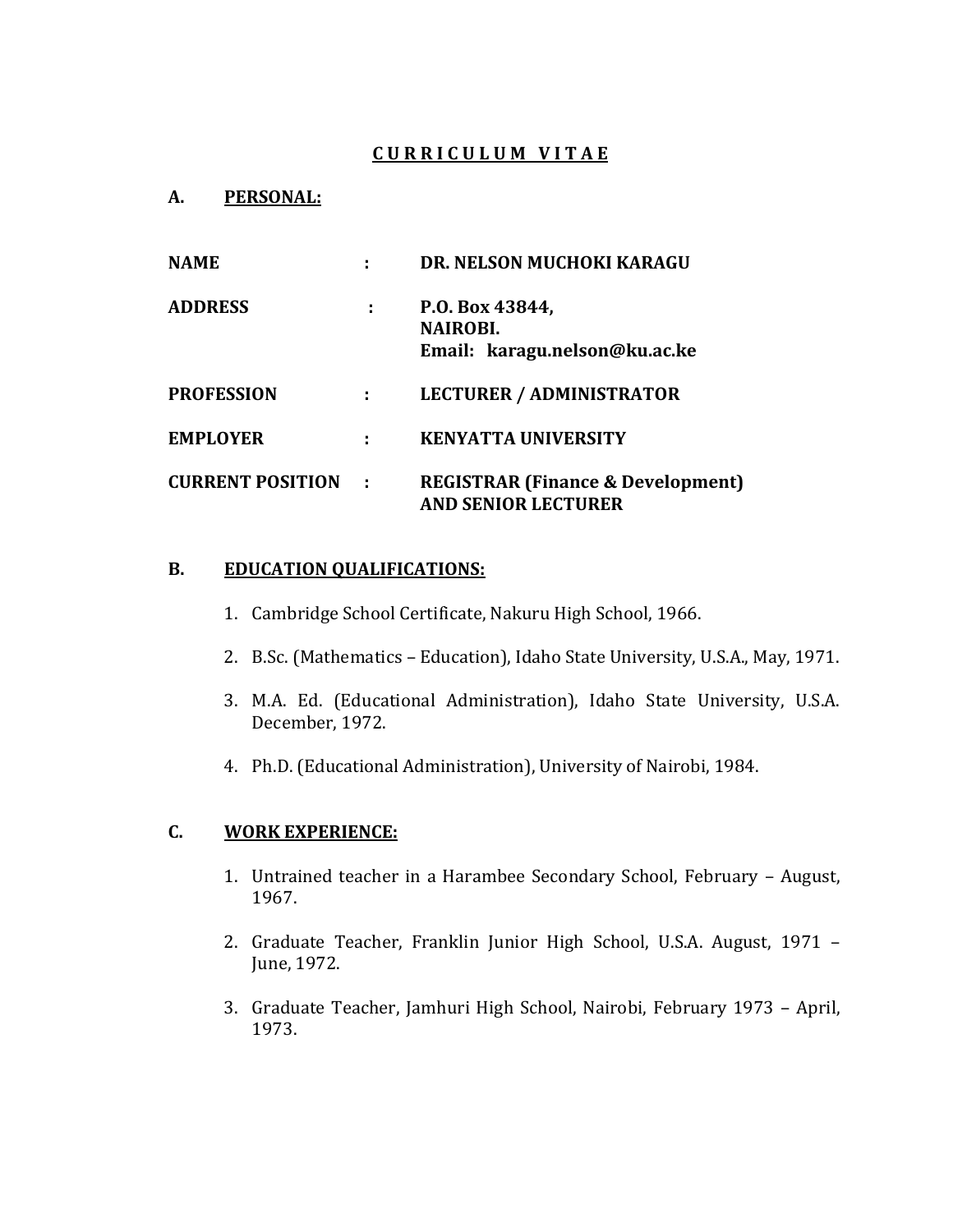- 4. Tutorial Fellow, Department of Educational Administration, Planning and Curriculum Development, University of Nairobi, May, 1973 – November, 1974.
- 5. Lecturer, Department of Education Administration, Planning and Curriculum Development, University of Nairobi and Kenyatta University, November, 1974 – July, 1987
- 6. Senior Lecturer, Department of Educational Administration, Planning and Curriculum Development, Kenyatta University, August, 1987.
- 7. Chairman, Department of Educational Administration, Planning and Curriculum Development Kenyatta University September, 1998 – December, 1992.
- 8. Ag. Registrar (Administration), January, 1993 November, 1994.
- 9. Registrar (Administration), December, 1994 March, 1998.
- 10. Registrar (Finance, Planning & Development), March, 1998-- July, 2002.
- 11. Manager, Senior University Management Training Centre, July, 2002 to June 22, 2003.
- 12. Ag. Registrar, (Finance, Planning & Development), June 23,2003 to November 2005.
- 13. Registrar (Finance, Planning and Development), December 2005 to present.

### **D. RESPONSIBILITIES:**

- 1. Representative, Faculty of Education Time-tabling Committee for 13 years (1976 – 1978) & (1980 – 1991).
- 2. Representative, Faculty of Education Teaching Practice Committee for 7 years, (1980 – 1988).
- 3. Area Supervisor, Teaching Practice for 8 years, (1976 1978) & (1980 1988).
- 4. Academic Advisor for B.Ed. III 1984 1988.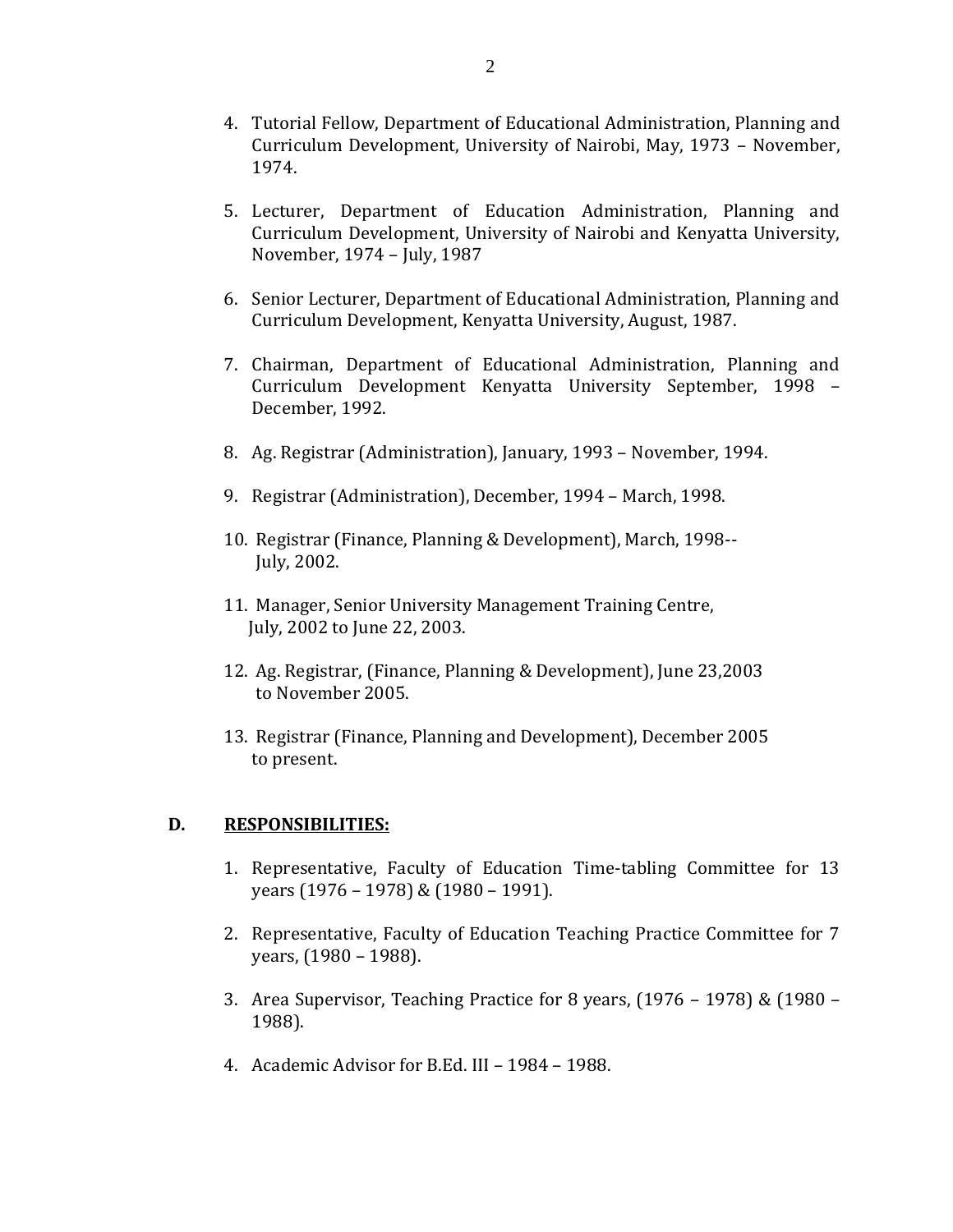- 5. Acting Chairman, Centre for Curriculum Studies in Africa, January, 1987 July, 1987.
- 6. External Examiner for Kenya Technical Teachers College, 1984, 1986, 1989, 1990, 1991, 1992, and 1993.
- 7. External Examiner for Kisii Teachers College, 1986, 1987, 1989, 1990, 1991, and 1993.
- 8. External Examiner for Kagumo Teachers College, 1991, 1992, 1993, 1995, 1996, 1997, 1998, 1999, 2000, 2002 and 2003.
- 9. External Examiner, University of Nairobi; 1993, 1994 and 1995 for both Undergraduate and Postgraduate student and for Thesis in 1996, 1997, 1998, 1999, 2000, 2001, 2002, 2003, 2004, 2005, 2006, 2012 and 2014 including Masters and Ph.D Theses.
- 10. External Examiner, Egerton University, 1994, 1995, 1996, 1997, 1998,1999 ,2000, 2002 and 2003 including Ph.D Thesis.
- 11. External Examiner, Maseno University, 1994, 1995, 1996, 1997, 1998,1999, 2002, 2003, 2004, 2005, 2006, 2007, 2008 & 2009 including Masters Thesis.
- 12. External Examiner, Moi University, 1995, 1996, 1997, 1998, 1999, 2000, 2001, 2003, 2004, 2005, 2006, 2007, 2008, 2009, 2010 and 2011 for Masters Theses.
- 13. Supervision up to completion of 21 Masters (M.Ed.) Thesis in the Department, 22 M.Ed. (P.T.E.), Research Projects and 10 P.G.D.E. Projects.
- 14. Supervised and examined 2 Ph.D. Thesis.
- 15. Local Supervisor for a member of staff awarded KUTERA grant, an IDRC Research Scheme, 1991.
- 16. Secretary and Committee member of the Organizing Committee of the 6th Regional Conference of the Commonwealth Council for Educational Administration held at Egerton University from 22nd --27th August, 1988.
- 17. Chief Rapparteur, 6<sup>th</sup> Regional Conference of the Commonwealth Council for Educational Administration, Egerton University, Njoro, Kenya August 22 – 27, 1988.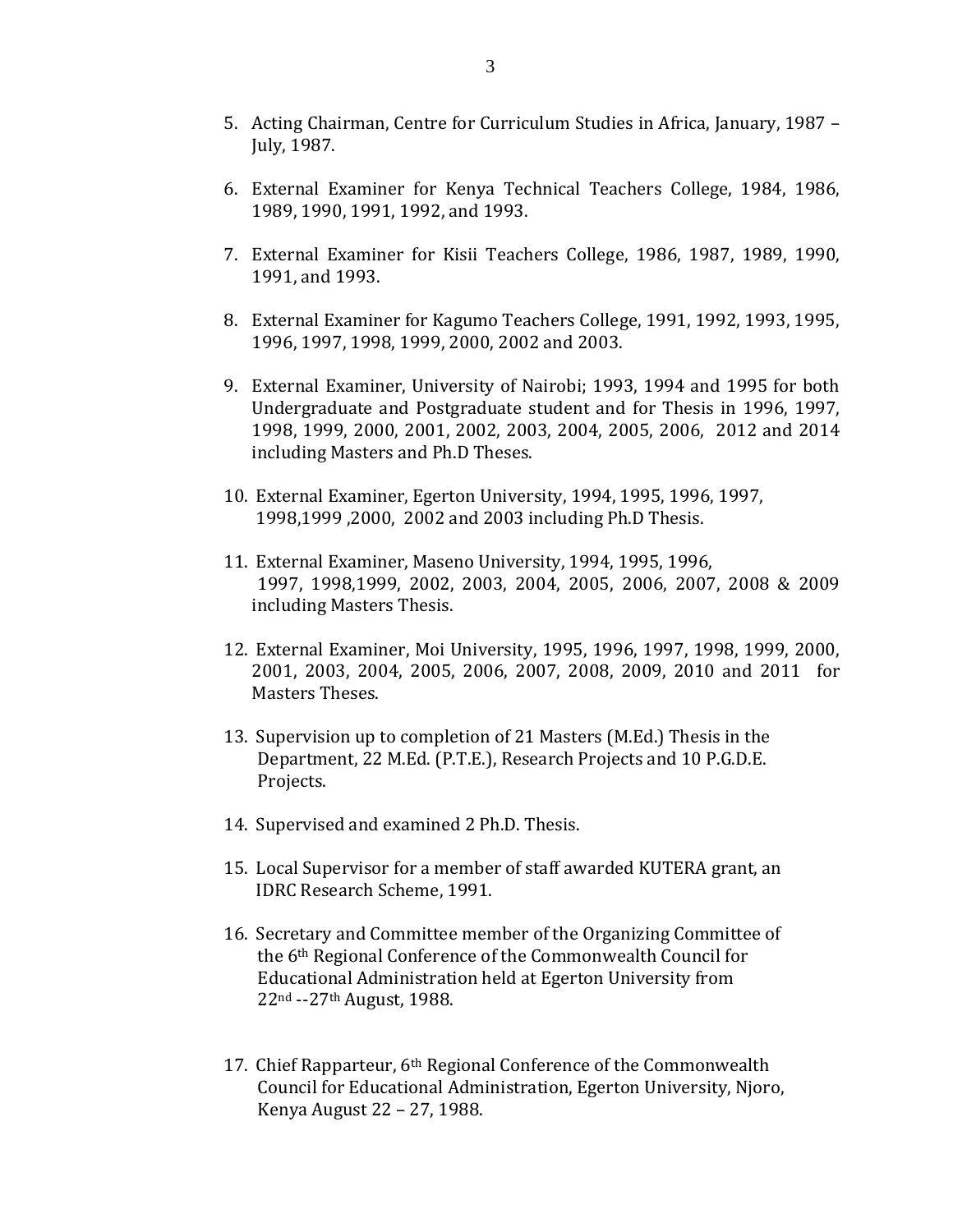- 18. Chairman of the Committee on sponsorship of Kenyatta University Primary School by Kenyatta University, 1991.
- 19. Committee member of the Ten Year Kenyatta University Strategic Plan 2005-2015.

### E. **SEMINARS, CONFERENCES AND WORKSHOPS**

- 1. Participant, The Educational Administration Conference, Nairobi, August, 1973.
- 2. Participant, Kenya Teacher Education Workshop, Mombasa, November 26 – December 1, 1973.
- 3. Participant, In-Service Training of Educational Administrators and Specialists in Kenya, Nairobi, March, 1974.
- 4. Trainer, Seminar on Methods and Materials for Training Educational Administration in Developing Countries, Nairobi, December 9 – 11, 1985.
- 5. Participant, Workshop on Material Development for Primary Teacher Education, Mosoriot Teachers College, January, 3 – January 21, 1986.
- 6. Participant, Workshop on Material Development for Primary Teacher Education, Machakos Teachers College, August, 3 – August 21, 1986.
- 7. Participant, Workshop on Material Development for Primary Teacher Education, Shanzu Teachers College, Mombasa July 3 – July 24, 1987.
- 8. Participant, Workshop on Material Development for Primary Teacher Education, Mombasa, July 3 – July 23, 1988.
- 9. Participant, KUTERA Training Workshop (an IDRC research scheme), Nyeri, April 20 – April 23, 1988.
- 10. Participant, KUTERA Training Workshop, Meru, November 1 November 4, 1988.
- 11. Participant, KUTERA Training Workshop Machakos, April 21, 1988.
- 12. Participant, National Human Resources Conference, Nairobi 22nd and 23rd October, 1993.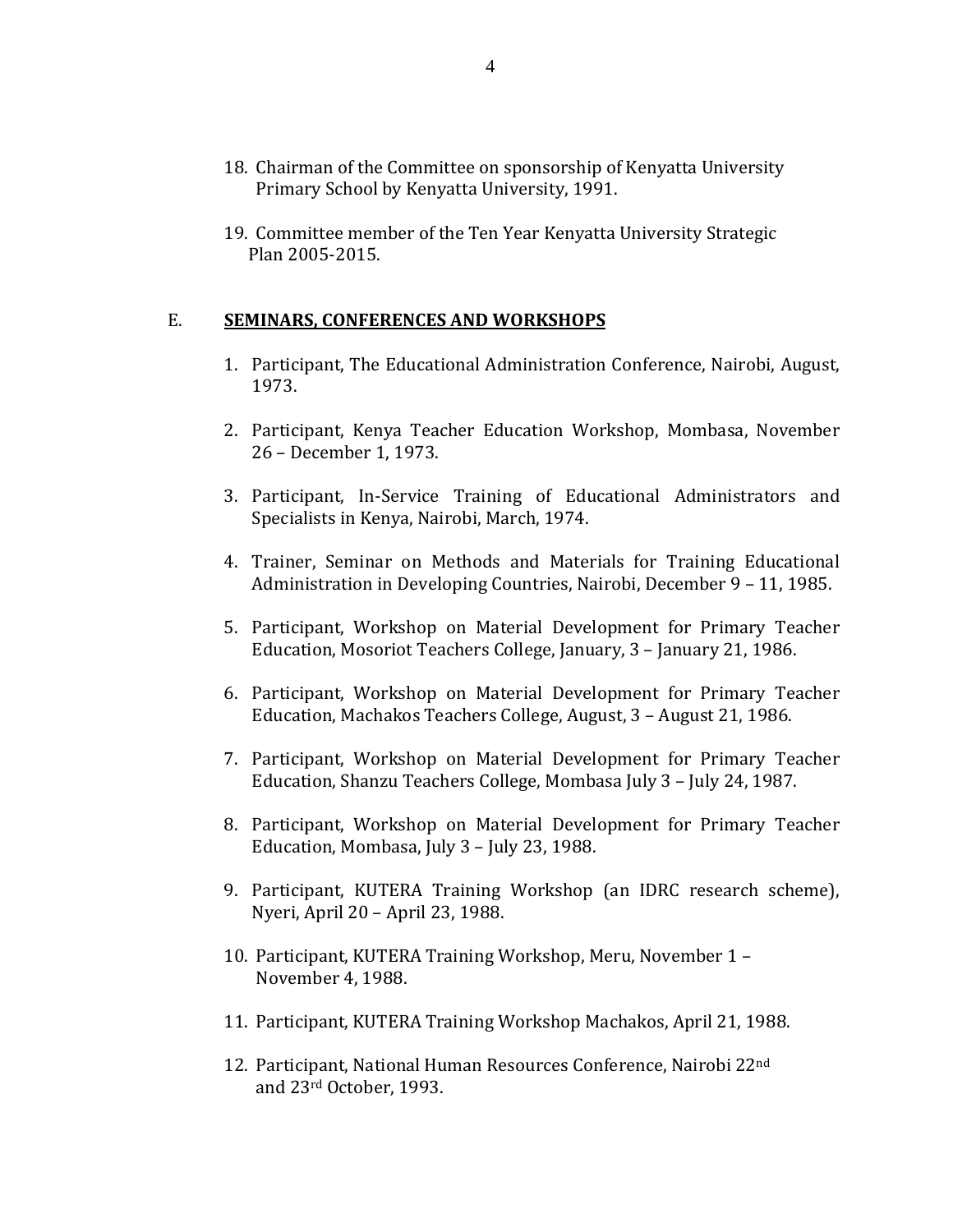- 13. Participant, Sub-Regional Workshop on Institutional Management in Higher Education, Nairobi, 14<sup>th</sup> – 29<sup>th</sup> March, 1996.
- 14. Participant, Higher Education Management Course, University of Oxford and University of Warwick, United Kingdom, 4<sup>th</sup> July - 24<sup>th</sup> July, 1999.
- 15. Participant, Financial Management of Higher Education Institutions Course sponsored by Harvard University and Galilee College in Israel,  $18<sup>th</sup>$  January –  $28<sup>th</sup>$  January, 2000.
- 16. Participant, The National Conference on Higher Education for Human Development in Kenya, Kenyatta University, 17th – 20th April, 2000.
- 17. Participant in Consultancy on Training and Capacity Building for Faculty of Education, University of Hergeisa, Somaliland, 8th June, - 26th June, 2006.

### **F. PAPERS AND PUBLICATIONS:**

- 1. Karagu, N.M. "A Study of the Procedures of Educational Finance as practiced in Kenya and the United States" M.A. Ed. Thesis, Idaho State University, U.S.A., 1972.
- 2. Karagu, N.M. "School Administration and Discipline" paper presented at the Seminar for Primary School Headteachers and Assistant Education Officers of Thika Municipality, Thika, July, 1986.
- 3. Karagu, N.M. "Organization and Educational Administration" paper presented at the Commonwealth African Regional Training Course, Nairobi, 21st February, 1977.
- 4. Karagu, N.M. "Leadership in Educational Administration", Paper presented at the Commonwealth African Regional Training Course, Nairobi, 21st February, 1977.
- 5. Karagu, N.M. "Wrote unit Two, "Curriculum in Changing Africa and Unit Three, "**Financing Curriculum Implementation**", in Material for Postgraduate Diploma in Curriculum Development, Kenyatta University College, 1983.
- 6. Karagu, N.M. "A Study of Perceptions of Headmasters and Teachers Pertaining to the Role of the Secondary School Headmasters in Kenya", Ph.D. Thesis, University of Nairobi, 1982.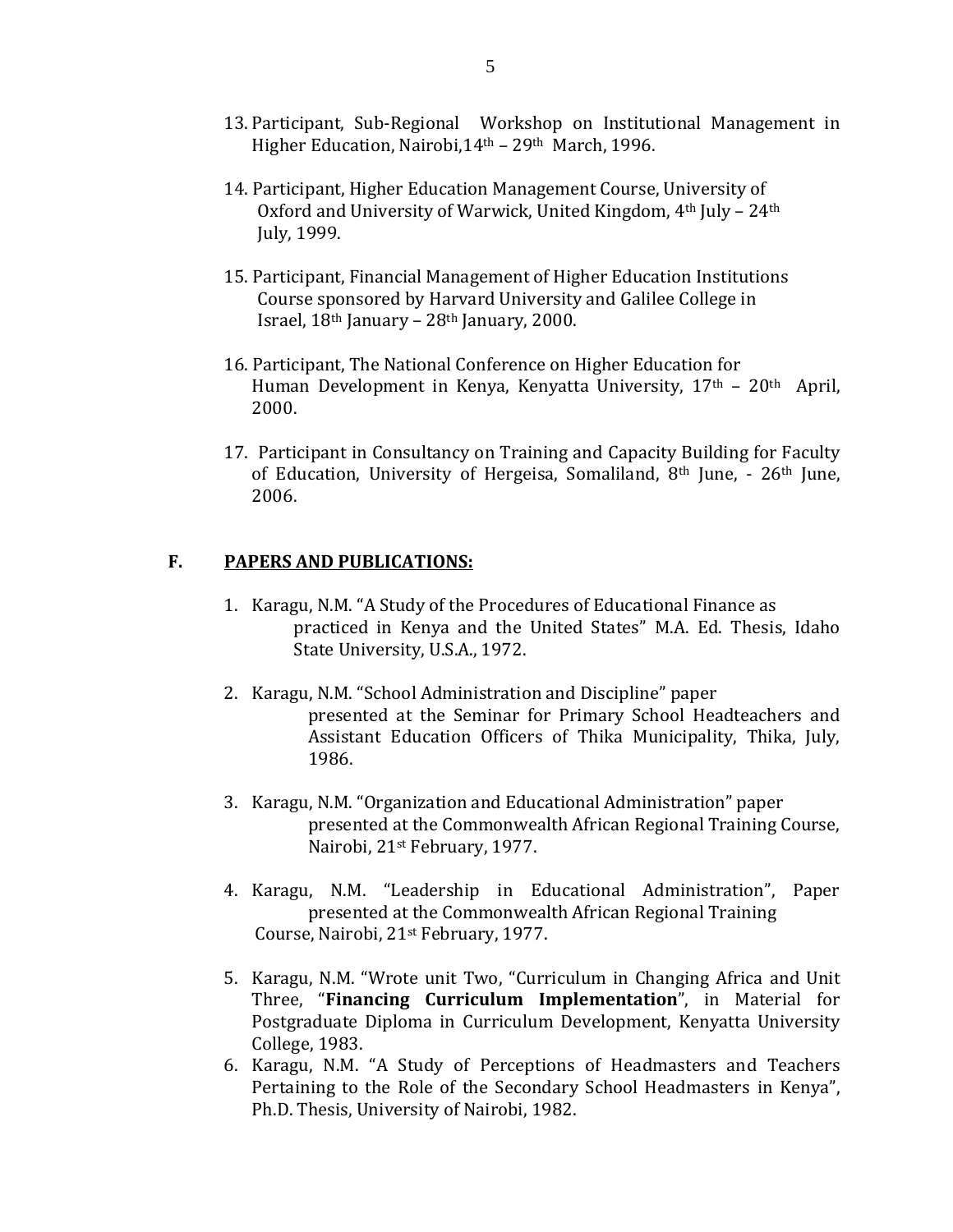- 7. Karagu, N.M. Wrote the following scripts for the Educational Media Service, Kenya Institute of Education for the In-Service training programme of primary school teachers in January, 1985:
	- i. Definition and Types of Discipline
	- ii. The Headteacher and School Discipline
	- iii. The Teachers Service Commission
	- iv. The National Union of Teachers.
- 8. Karagu, N.M. "Discipline in the Classroom", **The Kenya Teacher** No. 37, July, 1985.
- 9. Karagu, N.M. "Administration of the Training Department", paper presented at the Trainers Workshop of the Kenya Institute of Management, Nairobi, October, 2, 1986.
- 10. Olembo, J.O. Wanga, P.E. and Karagu, N.M., **Management in Education**. Nairobi: Educational Research and Publications, 1992.
- 11. Karagu, N.M. "The Concept of Strategic Planning", paperpresented at Trainers Workshop on Strategic Planning with Reference to Educational Policy Formulation, "Implementation and Impact at Kenya Education Staff Institute, Nairobi, April 15, 1992.
- 12. Karagu, N.M. "Financial Management: Its Context and Role in attaining Goals". A paper presented to the Workshop on Institutional Management in Higher Education for Eastern and Southern African Countries, 14th – 29th March, 1996 at Gigiri, Nairobi.
- 13. Karagu, N.M. Introduction to Educational Administration (1998) manuscript accepted in May 1998 for publication as a book by East African Educational Publishers Ltd.
- 14. Karagu, N.M. "Leadership and Management in Financial Issues at the University". A paper presented at the Senior Staff Management Seminar held at Mombasa, 25th – 29th August, 1999.
- 15. Karagu, N.M. "Financial Management in the Academic Institutions: An Overview". A paper presented at the Senior Staff Management Seminar held at Mombasa,  $22<sup>nd</sup> - 26<sup>th</sup>$  August, 2000.
- 16. Karagu, N.M. "Training and Development Programme". A paper Presented at the Senior Staff Management Seminar held at Mombasa, 20th –25th August, 2002.